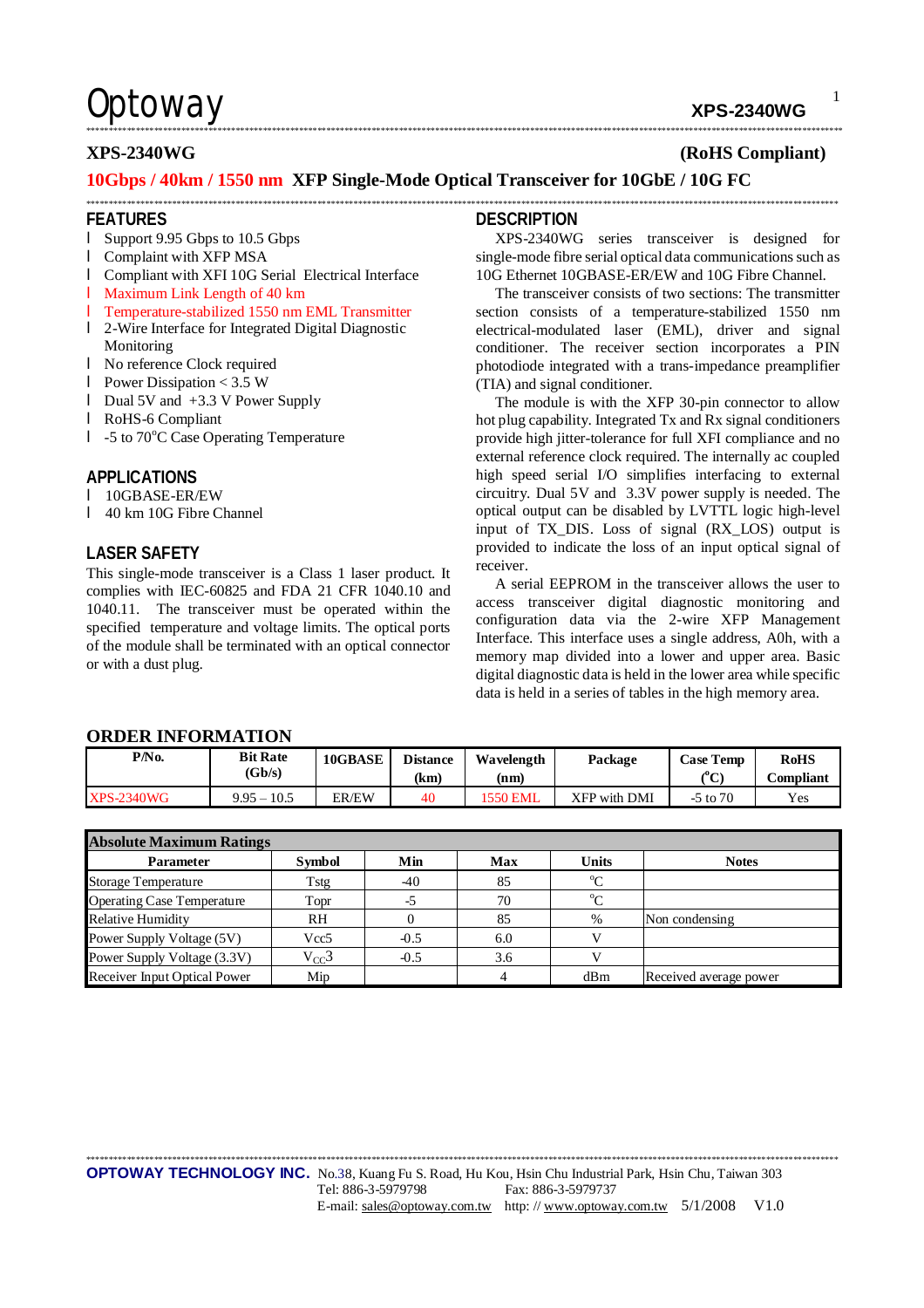| <b>Recommended Operating Conditions</b> |               |      |     |            |                      |  |  |  |
|-----------------------------------------|---------------|------|-----|------------|----------------------|--|--|--|
| <b>Parameter</b>                        | <b>Symbol</b> | Min  | Гyр | <b>Max</b> | <b>Units / Notes</b> |  |  |  |
| Power Supply Voltage (5V)               | $V_{CC}$ 5    | 4.75 |     | 5.25       |                      |  |  |  |
| Power Supply Voltage (3.3V)             | $V_{CC}$ 3    | 3.13 | 3.3 | 3.47       |                      |  |  |  |
| Power Supply Current (@5V)              | $I_{CC}$ 5    |      |     | 500        | mA/1                 |  |  |  |
| Power Supply Current (@3.3V)            | $I_{CC}$ 3    |      |     | 750        | mA/1                 |  |  |  |
| <b>Power Dissipation</b>                | $P_D$         |      |     | 3.5        | w                    |  |  |  |
| <b>Operating Case Temperature</b>       | Topr          | -5   |     | 70         | $\sim$               |  |  |  |
| Data Rate                               |               | 9.95 |     | 10.5       | Gh/s                 |  |  |  |

1. Including in rush current. Maximum module current ramp rate is 100 mA/us.

| Transmitter Optical Specifications (Topr= -5 to 70°C, Vcc5=5V±5%, Vcc3 = $3.3V \pm 5\%$ ) |                     |        |     |        |              |                |  |
|-------------------------------------------------------------------------------------------|---------------------|--------|-----|--------|--------------|----------------|--|
| <b>Parameter</b>                                                                          | <b>Symbol</b>       | Min    | Typ | Max    | <b>Units</b> | <b>Notes</b>   |  |
| Average Launch Power                                                                      | Po, $_{\text{Avg}}$ | $-4.7$ |     | 4.0    | dBm          | $\overline{c}$ |  |
| <b>Extinction Ratio</b>                                                                   | ER                  | 3.0    |     |        | dB           |                |  |
| <b>Optical Modulation Amplitude</b>                                                       | $P_{\text{O, OMA}}$ | $-1.7$ |     |        | dBm          | 2              |  |
| <b>Output Center Wavelength</b>                                                           | $\lambda c$         | 1530   |     | 1565   | nm           |                |  |
| Output Spectrum Width                                                                     | $\sigma_{\lambda}$  |        |     |        | nm           | -20 dB width   |  |
| Side Mode Suppression Ratio                                                               | <b>SMSR</b>         | 30     |     |        | dB           |                |  |
| <b>Transmitter and Dispersion</b><br>Penalty @ 800 ps/nm                                  | <b>TDP</b>          |        |     | 3      | dB           |                |  |
| <b>Relative Intensity Noise</b>                                                           | RIN                 |        |     | $-130$ | dB/Hz        |                |  |
| Eye Mask                                                                                  | <b>IEEE 802.3ae</b> |        |     |        |              |                |  |
| Average Launch Power of OFF<br>Transmitter                                                |                     |        |     | $-30$  | dBm          |                |  |
| <b>Optical Return Loss Tolerance</b>                                                      |                     |        |     | 21     | dB           |                |  |

2. Output power is power coupled into a  $9/125$  µm single-mode fiber.

| Receiver Optical Specifications (Topr= -5 to 70°C, Vcc5=5V±5%, Vcc3 = $3.3V \pm 5\%$ ) |                  |       |     |         |              |                         |  |  |
|----------------------------------------------------------------------------------------|------------------|-------|-----|---------|--------------|-------------------------|--|--|
| <b>Parameter</b>                                                                       | <b>Symbol</b>    | Min   | Typ | Max     | <b>Units</b> | <b>Notes</b>            |  |  |
| Sensitivity @ 10.3125 Gb/s                                                             | Sen1             |       |     | $-15.8$ | dBm          |                         |  |  |
| Receiver Overload                                                                      | $P_{MAX}$        | - 1   |     |         | dBm          |                         |  |  |
| <b>LOS</b> -- Deasserted                                                               | LOS <sub>D</sub> |       |     | $-22$   | dBm          | Transition: low to high |  |  |
| LOS -- Asserted                                                                        | LOS <sub>A</sub> | $-28$ |     | ---     | dBm          | Transition: high to low |  |  |
| LOS -- Hysteresis                                                                      |                  | 0.5   | --- |         | dB           |                         |  |  |
| Wavelength of Operation                                                                | λc               | 1260  |     | 1580    | nm           |                         |  |  |
| <b>Optical Return Loss</b>                                                             | ORL              |       |     | $-26$   | dВ           |                         |  |  |

3. Average received power; Measured at 1530 to 1565 nm; BER <  $10^{-12}$  and PRBS  $2^{31}$ -1.

 $\overline{2}$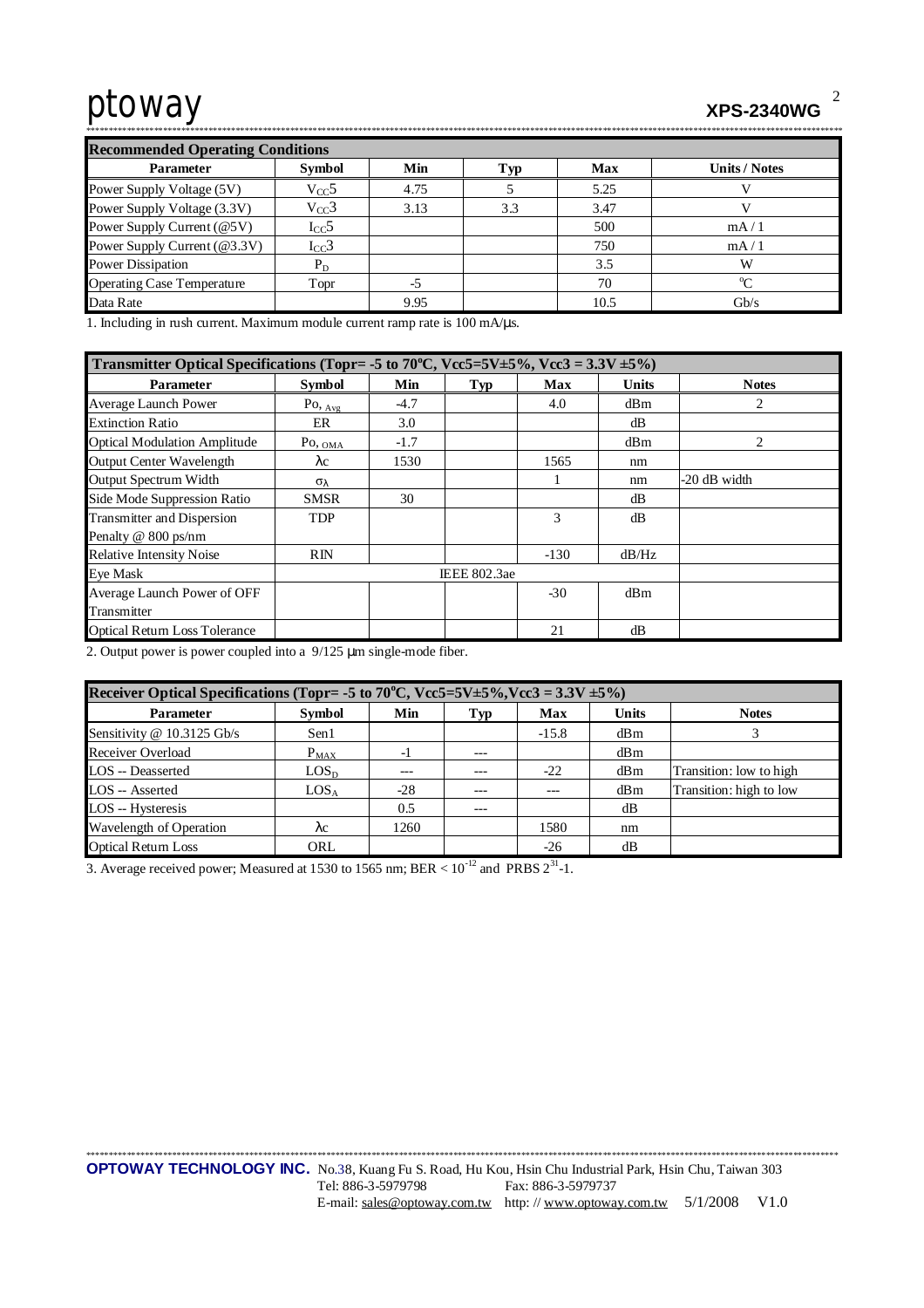**XPS-2340WG** 

| $\ldots$ $\bullet$ $\bullet$ $\bullet$ $\bullet$ $\bullet$ $\bullet$ |
|----------------------------------------------------------------------|
|                                                                      |
|                                                                      |

| <b>Electrical Characteristics</b>                       |                                                 |            |                    |     |              |                          |  |  |  |  |
|---------------------------------------------------------|-------------------------------------------------|------------|--------------------|-----|--------------|--------------------------|--|--|--|--|
| <b>Parameter</b>                                        | <b>Symbol</b>                                   | Min        | Typ                | Max | <b>Units</b> | <b>Notes</b>             |  |  |  |  |
|                                                         | High-Speed Signal (CML) Interface Specification |            |                    |     |              |                          |  |  |  |  |
| <b>Input Data Rate</b>                                  |                                                 |            | 9.95328            |     | Gb/s         | 4                        |  |  |  |  |
|                                                         |                                                 |            | 10.3125            |     |              | 5                        |  |  |  |  |
| <b>Input Date Rate Tolerance</b>                        |                                                 |            | ±20                |     | ppm          | 4                        |  |  |  |  |
|                                                         |                                                 |            | ±100               |     |              | 5                        |  |  |  |  |
| Differential Input Impedance                            | Rin                                             |            | 100                |     | Ω            |                          |  |  |  |  |
| Differential Data Input Amplitude                       |                                                 | 120        |                    | 820 | mVpp         | 8, Internally AC coupled |  |  |  |  |
| Output Data Rate                                        |                                                 |            | 9.95328            |     | Gb/s         | 4                        |  |  |  |  |
|                                                         |                                                 |            | 10.3125            |     |              | 5                        |  |  |  |  |
| <b>Output Date Rate Tolerance</b>                       |                                                 |            | ±100               |     | ppm          | 4,5                      |  |  |  |  |
| Differential Output Impedance                           | Rout                                            |            | 100                |     | Ω            |                          |  |  |  |  |
| Differential Data Output                                |                                                 | 340        |                    | 850 | mVpp         | 6, Internally AC coupled |  |  |  |  |
| Amplitude                                               |                                                 |            |                    |     |              |                          |  |  |  |  |
| Low-Speed Signal (LVTTL) Interface Specification        |                                                 |            |                    |     |              |                          |  |  |  |  |
| Input High Voltage                                      |                                                 | 2.0        |                    | Vcc | V            |                          |  |  |  |  |
| <b>Input Low Voltage</b>                                |                                                 | <b>GND</b> |                    | 0.8 | V            |                          |  |  |  |  |
| Output High Voltage                                     |                                                 | 2.4        |                    | Vcc | V            |                          |  |  |  |  |
| <b>Output Low Voltage</b>                               |                                                 | <b>GND</b> |                    | 0.5 | V            |                          |  |  |  |  |
| <b>Reference Clock (LVPECL) Interface Specification</b> |                                                 |            |                    |     |              |                          |  |  |  |  |
|                                                         |                                                 |            | No reference clock |     |              |                          |  |  |  |  |

4.10GBASE-EW.

5.10GBASE-ER.

6. The differential input and output amplitudes are per XFP MSA mask at points B' and C'.

| <b>Transceiver Timing Characteristics</b> |                |          |            |            |              |              |  |  |
|-------------------------------------------|----------------|----------|------------|------------|--------------|--------------|--|--|
| <b>Parameter</b>                          | <b>Symbol</b>  | Min      | <b>Typ</b> | <b>Max</b> | <b>Units</b> | <b>Notes</b> |  |  |
| TX DIS Assert Time                        | t off          |          |            | 10         | us           |              |  |  |
| TX_DIS Negate Time                        | t_on           |          |            | 2          | ms           |              |  |  |
| Time to Initialize                        | t init         |          |            | 300        | ms           |              |  |  |
| <b>Interrupt Assert Delay</b>             | interrupt_on   |          |            | 200        | ms           |              |  |  |
| <b>Interrupt Negate Delay</b>             | interrupt_off  |          |            | 500        | $\mu$ s      |              |  |  |
| P_Down/PST Assert Delay                   | P_Down/RST_on  |          |            | 100        | μs           |              |  |  |
| P_Down Nagate Delay                       | P_Down/RST_off |          |            | 300        | ms           |              |  |  |
| Mod_NR Assert Delay                       | Mod_nr_on      |          |            |            | ms           |              |  |  |
| Mod_NR Negate Delay                       | Mod nr off     |          |            |            | ms           |              |  |  |
| Mod Desel Assert Time                     | T_Mod_Desel    |          |            | 2          | ms           |              |  |  |
| Mod Desel De-Assert Time                  | T_Mod_Sel      |          |            | 2          | ms           |              |  |  |
| P Down Reset Time                         | T reset        | 10       |            |            | μs           |              |  |  |
| <b>RX LOS Assert Delay</b>                | T_Los_on       |          |            | 100        | μs           |              |  |  |
| RX_LOS Negate Delay                       | T_Los_off      |          |            | 100        | μs           |              |  |  |
| Serial ID Clock Rate                      | $f_{\rm SCL}$  | $\theta$ |            | 400        | kHz          |              |  |  |

 $\mathfrak{Z}$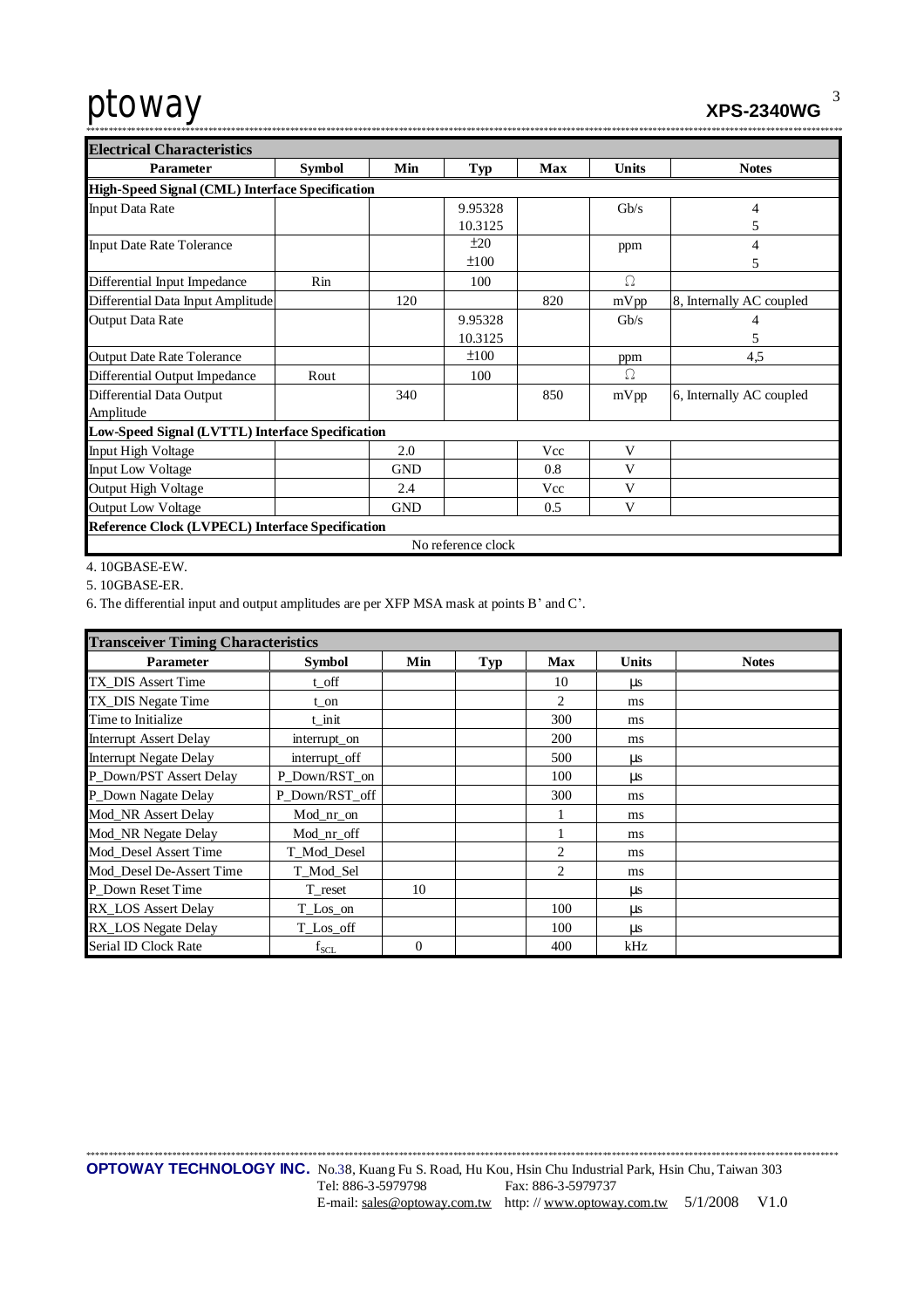### Management Interface

The structure of the memory map is shown in Figure 1, which is accessible over a 2-wire serial interface at the 8-bit address 1010000X (A0h). The normal 256 byte I2C address space is divided into low and upper blocks of 128 Bytes. The lower block of 128 Bytes is always directly available and is used for the diagnostics and control function. Multiple blocks of memories are available in the upper 128 Bytes of the address space. These are individually addressed through a table select Byte which the user enters into a location in the lower address space. Thus, there is a total available address space of 128\*256  $=$  32 Kbytes in this upper memory space. The contents of Table 01h are listed in Table 1 below. Please refer SFF INF-8077i (Revision 4.5) for detailed information.



Figure 1. 2-wire Serial Digital Diagnostic Memory Map

|              | 1.4011          |                        |
|--------------|-----------------|------------------------|
| Data Address | Parameter       | Accuracy               |
| $96 - 97$    | Temperature     | $\pm$ 3 <sup>o</sup> C |
| $98 - 99$    | Reserved        |                        |
| $100 - 101$  | Tx Bias         | $\pm 10\%$             |
| $102 - 103$  | Tx Power        | $\pm 2dB$              |
| $104 - 105$  | <b>Rx Power</b> | $\pm 2dB$              |
| $106 - 107$  | Vcc3            | $\pm$ 3%               |

#### **Table 1 Monitoring Specification**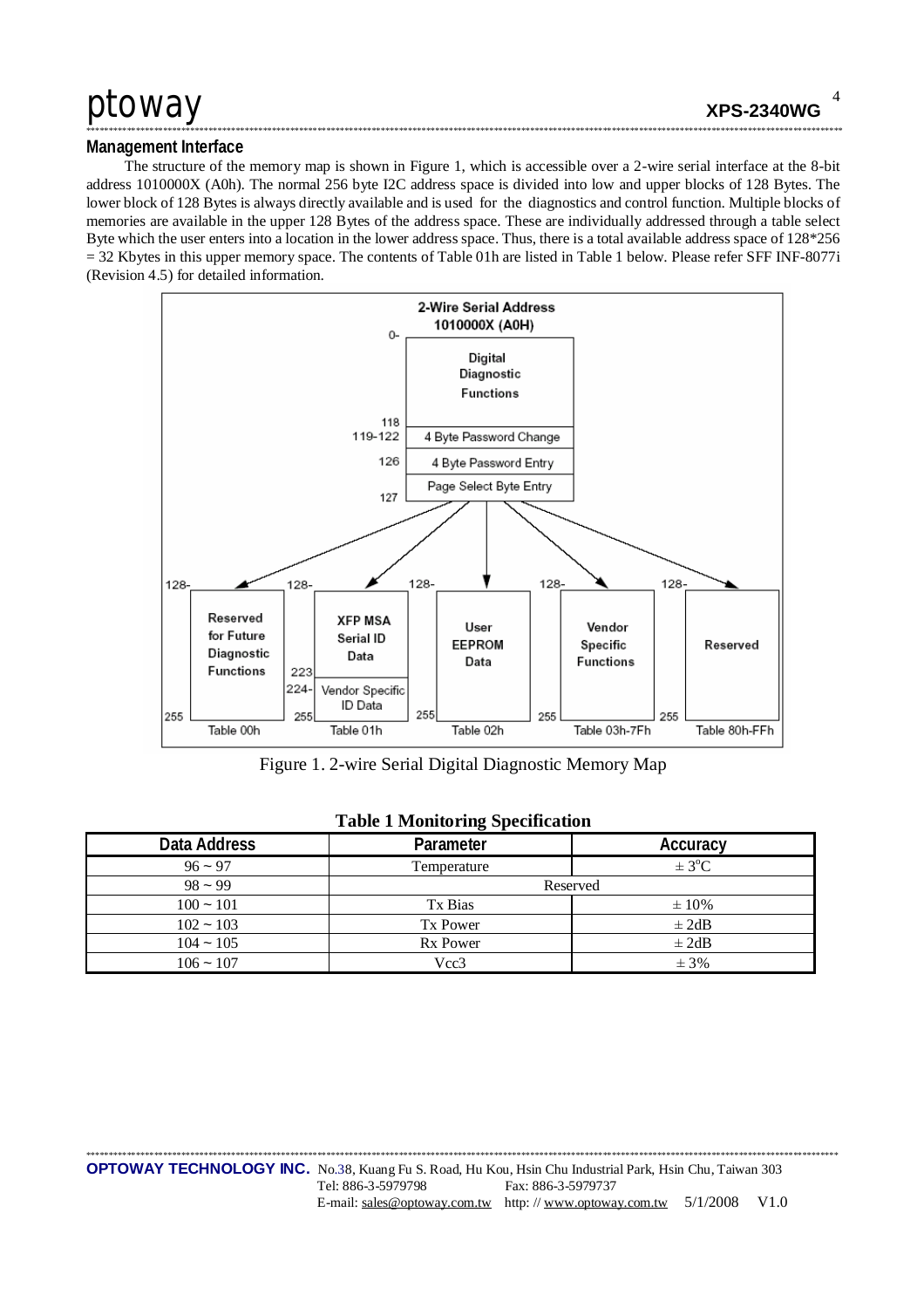### **CONNECTION DIAGRAM**



### **Table 3 PIN Description**

| PIN            | Logic     | <b>Signal Name</b> | Description                                                                                                  | <b>Note</b>    |
|----------------|-----------|--------------------|--------------------------------------------------------------------------------------------------------------|----------------|
|                |           | <b>GND</b>         | Module Ground                                                                                                |                |
| $\overline{c}$ |           | VEE <sub>5</sub>   | -5.2V Power Supply (Not required)                                                                            | 3              |
| 3              | LVTTL-I   | Mod Desel          | Module De-select; When held low allows module to respond to 2-wire serial interface                          |                |
| 4              | LVTTL-O   | Interrupt          | Interrupt; Indicates presence of an important condition which can be read over the<br>2wire serial interface | $\overline{c}$ |
| 5              | LVTTL-I   | TX DIS             | Transmitter Disable; Turns off transmitter laser output                                                      |                |
| 6              |           | VCC <sub>5</sub>   | +5V Power Supply                                                                                             | 3              |
| $\overline{7}$ |           | <b>GND</b>         | Module Ground                                                                                                |                |
| 8              |           | VCC3               | +3.3V Power Supply                                                                                           |                |
| 9              |           | VCC3               | +3.3V Power Supply                                                                                           |                |
| 10             | LVTTL-I/O | <b>SCL</b>         | Serial 2-wire interface clock                                                                                | 2              |
| 11             | LVTTL-I/O | <b>SDA</b>         | Serial 2-wire interface data line                                                                            | $\overline{c}$ |
| 12             | LVTTL-O   | Mod_Abs            | Indicates Module is not present. Grounded in the Module                                                      | $\overline{2}$ |
| 13             | LVTTL-O   | Mod_NR             | Module Not Ready; Indicating Module Operational Fault                                                        | $\overline{2}$ |
| 14             | LVTTL-O   | RX LOS             | Receiver Loss Of Signal Indicator                                                                            | $\overline{c}$ |
| 15             |           | <b>GND</b>         | Module Ground                                                                                                |                |
| 16             |           | <b>GND</b>         | Module Ground                                                                                                |                |
| 17             | CML-O     | RD-                | Receiver Inverted Data Output                                                                                |                |
| 18             | CML-O     | $RD+$              | Receiver Non-Inverted Data Output                                                                            |                |
| 19             |           | <b>GND</b>         | Module Ground                                                                                                |                |
| 20             |           | VCC2               | +1.8V Power Supply (Not required)                                                                            | 3              |

OPTOWAY TECHNOLOGY INC. No.38, Kuang Fu S. Road, Hu Kou, Hsin Chu Industrial Park, Hsin Chu, Taiwan 303 Tel: 886-3-5979798 Fax: 886-3-5979737 E-mail: sales@optoway.com.tw http://www.optoway.com.tw 5/1/2008 V1.0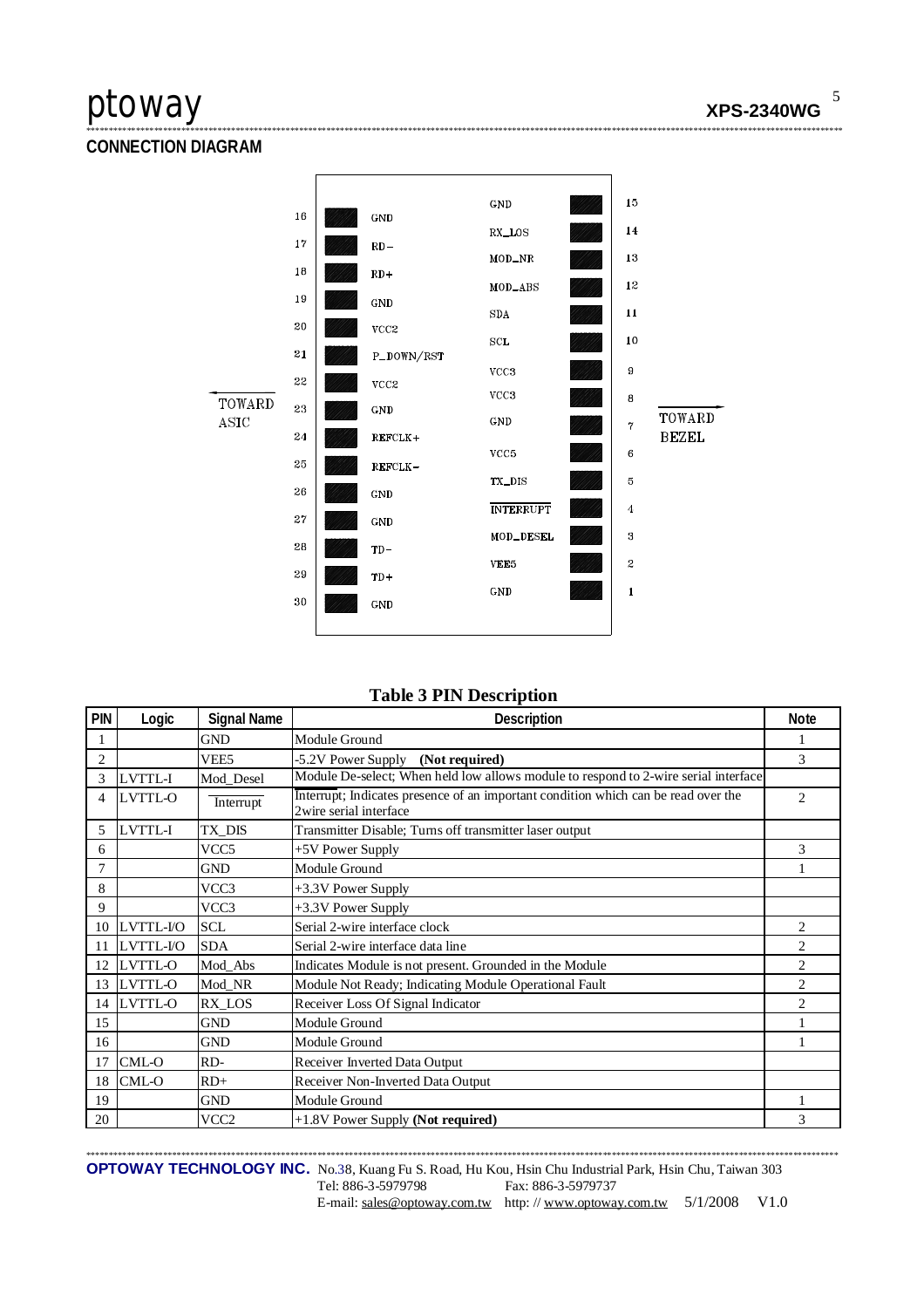**XPS-2340WG** 

6

| 21 | LVTTL-I       | P Down/RST | Power down; When high, requires the module to limit power consumption to 1.5W or      |                |
|----|---------------|------------|---------------------------------------------------------------------------------------|----------------|
|    |               |            | below. 2-Wire serial interface must be functional in the low power mode.              |                |
|    |               |            | Reset; The falling edge initiates a complete reset of the module including the 2-wire |                |
|    |               |            | serial interface, equivalent to a power cycle.                                        |                |
| 22 |               | VCC2       | $+1.8V$ Power Supply (Not required)                                                   | 3              |
| 23 |               | <b>GND</b> | Module Ground                                                                         |                |
| 24 | <b>PECL-I</b> | $RefCLK+$  | Reference Clock Non-Inverted Input, AC coupled on the host board. (Not used.          | 4              |
|    |               |            | Internally terminated to 50 ohm (100 ohm diff.))                                      |                |
|    | 25 PECL-I     | RefCLK-    | Reference Clock Inverted Input, AC coupled on the host board. (Not used. Internally   | $\overline{4}$ |
|    |               |            | terminated to 50 ohm (100 ohm diff.))                                                 |                |
| 26 |               | <b>GND</b> | Module Ground                                                                         |                |
| 27 |               | GND        | Module Ground                                                                         |                |
|    | $28$ CML-I    | TD-        | Transmitter Inverted Data Input                                                       |                |
| 29 | CML-I         | $TD+$      | Transmitter Non-Inverted Data Input                                                   |                |
| 30 |               | <b>GND</b> | Module Ground                                                                         |                |

1. Module ground pins GND are isolated from the module case and chassis ground within the module.

2. Shall be pulled up with 4.7K-10Kohms to a voltage between 3.15V and 3.45V on the host board.

3. These PINs are open within module.

4. A Reference Clock input is not required. If present, it will be ignored.

Mechanical Specification (Units in mm)



**OPTOWAY TECHNOLOGY INC.** No.38, Kuang Fu S. Road, Hu Kou, Hsin Chu Industrial Park, Hsin Chu, Taiwan 303 Tel: 886-3-5979798 Fax: 886-3-5979737 E-mail: sales@optoway.com.tw http://www.optoway.com.tw 5/1/2008 V1.0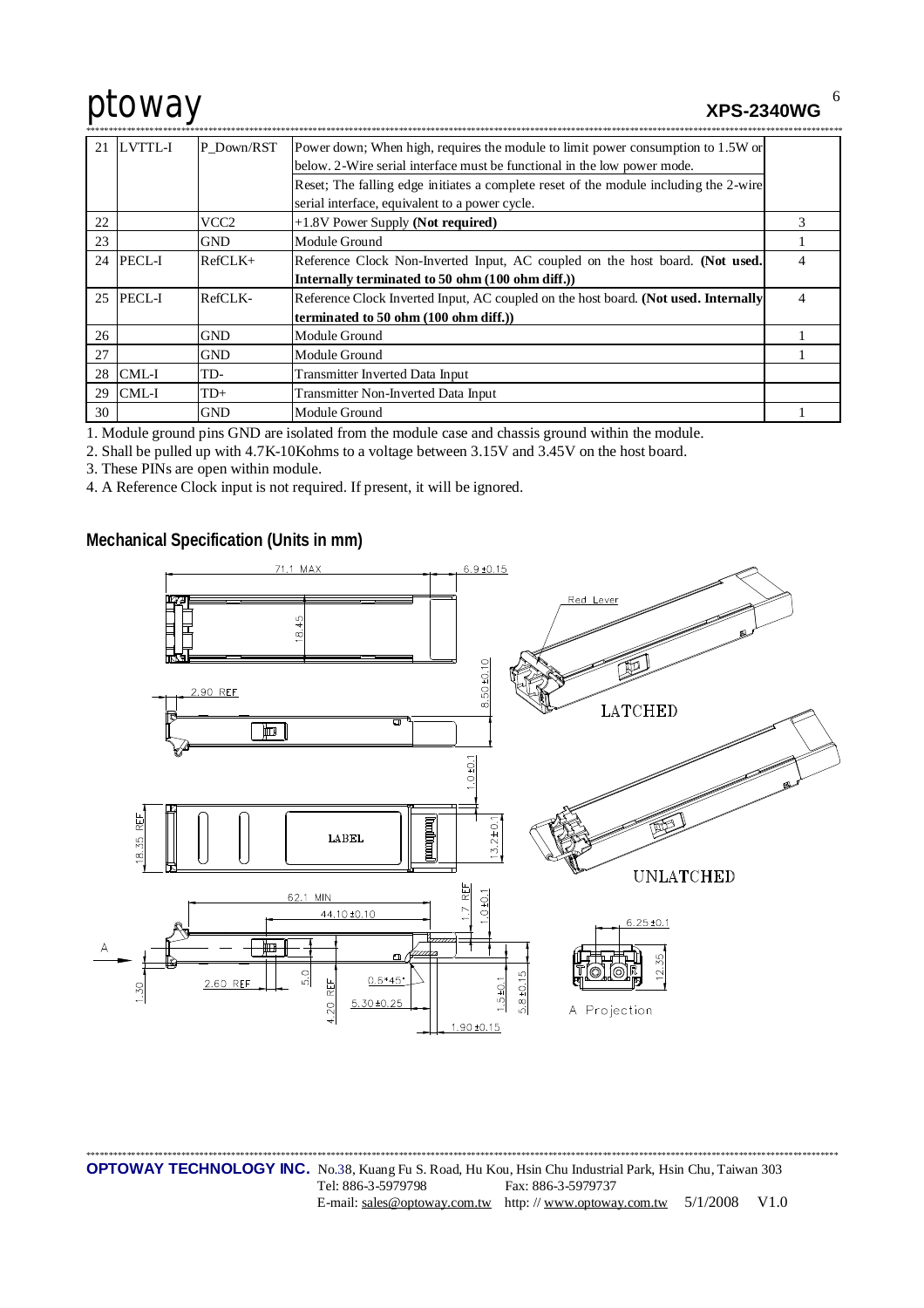Recommended Power Circuit Schematic



### Recommended Interface Circuit



**OPTOWAY TECHNOLOGY INC.** No.38, Kuang Fu S. Road, Hu Kou, Hsin Chu Industrial Park, Hsin Chu, Taiwan 303 Tel: 886-3-5979798 Fax: 886-3-5979737 E-mail: sales@optoway.com.tw http://www.optoway.com.tw 5/1/2008 V1.0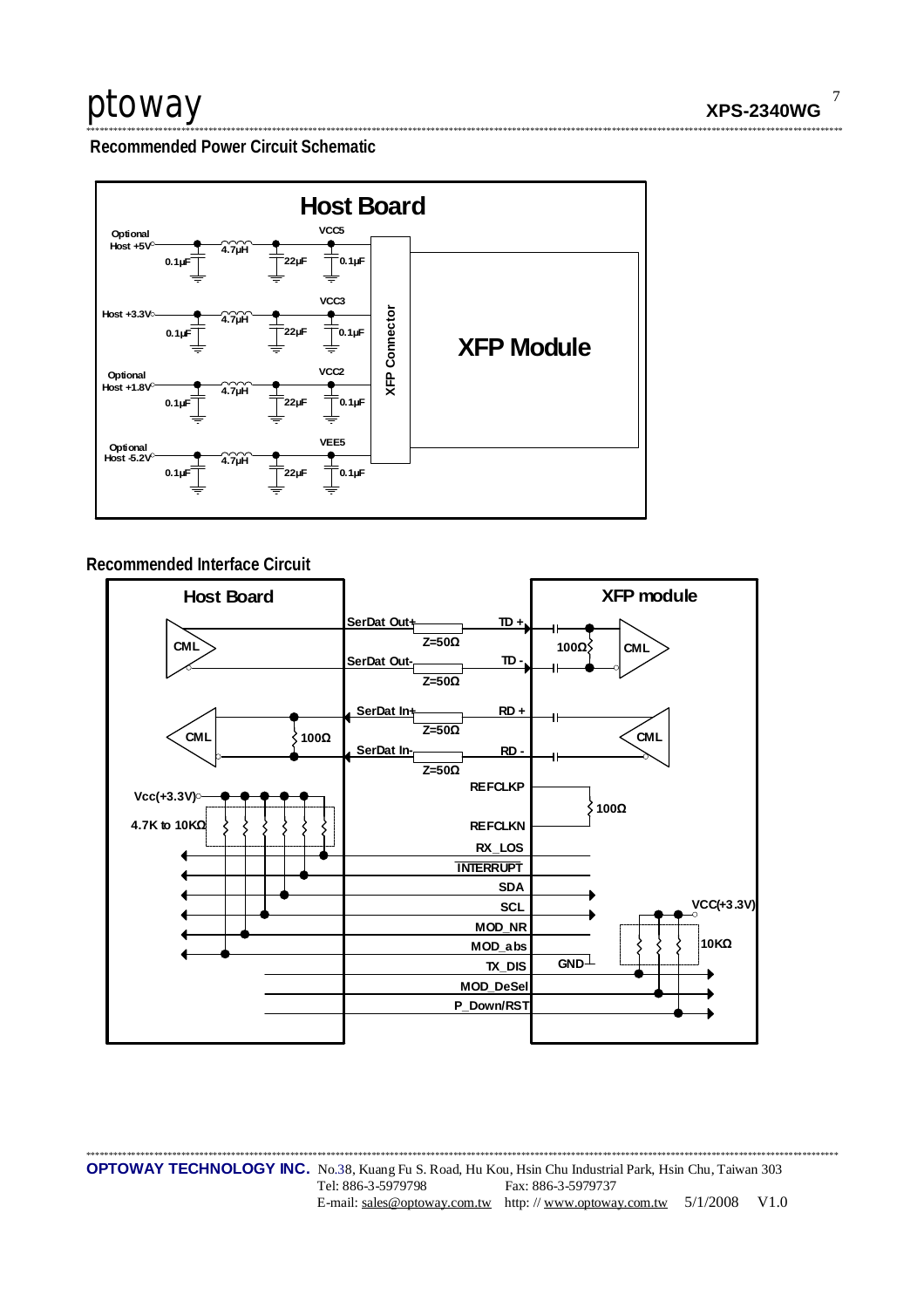

**XPS-2340WG** 

\*\*\*\*\*\*\*\*\*\*\*\*\*\*\*\*\*\*\*\*\*\*\*\*\*\*\*\*\*

| <b>Table 2 Serial ID Memory Contents (Table 01h)</b> |                        |                         |                                                   |                         |  |  |  |
|------------------------------------------------------|------------------------|-------------------------|---------------------------------------------------|-------------------------|--|--|--|
|                                                      | Field                  |                         |                                                   |                         |  |  |  |
| <b>Address</b>                                       | Size                   | Name of Filed           | Description                                       | Hex                     |  |  |  |
|                                                      | (Byte)<br>$\mathbf{1}$ | Identifier              | <b>XFP</b>                                        |                         |  |  |  |
| 128                                                  |                        |                         |                                                   | 06                      |  |  |  |
| 129                                                  | 1                      | Ext. Identifier         | power consumption <3.5W, no Ref Colck<br>required | 90                      |  |  |  |
| 130                                                  | $\mathbf{1}$           | Connector type          | LC connector                                      | 07                      |  |  |  |
| $131 - 138$                                          | $8\,$                  | Transceiver             | 10GBASE-ER/EW, 10GFC 1200-SM-LL-L                 | 22 40 00 00 00 00 00 00 |  |  |  |
| 139                                                  | $\mathbf{1}$           | Encoding                | 64B66B/8B10B                                      | C <sub>0</sub>          |  |  |  |
| 140                                                  | 1                      | <b>BR-Min</b>           | 9.9Gbps                                           | 63                      |  |  |  |
| 141                                                  | 1                      | BR-Max                  | 10.5Gbps                                          | 69                      |  |  |  |
| 142                                                  | 1                      | length (SMF)-Km         | 40 Km                                             | 28                      |  |  |  |
| 143                                                  | 1                      | Length $(E-50\mu m)$    | 0 <sub>m</sub>                                    | $00\,$                  |  |  |  |
| 144                                                  | 1                      | Length $(50 \mu m)$     | 0 <sub>m</sub>                                    | 00                      |  |  |  |
| 145                                                  | 1                      | Length $(62.5 \mu m)$   | $0\ {\rm m}$                                      | 00                      |  |  |  |
| 146                                                  | 1                      | Length (Copper)         | 0 <sub>m</sub>                                    | 00                      |  |  |  |
| 147                                                  | 1                      | Device Tech             | 1550 EML, PIN detector                            | 74                      |  |  |  |
|                                                      |                        |                         |                                                   | 4F 50 54 4F 57 41 59 20 |  |  |  |
| $148 - 163$                                          | 16                     | Vendor name             | <b>OPTOWAY</b>                                    | 20 20 20 20 20 20 20 20 |  |  |  |
| 164                                                  | 1                      | <b>CDR</b> Support      | CDR supports 9.953G ~ 10.5G & XFI Loopback        | E1                      |  |  |  |
| $165 - 167$                                          | 3                      | Vendor OUI              |                                                   | 00 0E FA                |  |  |  |
|                                                      |                        |                         |                                                   | 58 50 53 2D 32 33 34 30 |  |  |  |
| $168 - 183$                                          | 16                     | Vendor PN               | <b>XPS-2340WG</b>                                 | 57 47 20 20 20 20 20 20 |  |  |  |
| 184~185                                              | $\overline{2}$         | Vendor rev              | ASCII ("31 61" means 1a revision)                 | XX XX                   |  |  |  |
| 186~187                                              | $\overline{2}$         | Wavelength              | 1550 nm                                           | 79 18                   |  |  |  |
|                                                      |                        | Wavelength              |                                                   |                         |  |  |  |
| 188~189                                              | 2                      | Tolerance               | $+/- 20$ nm                                       | OF AO                   |  |  |  |
| 190                                                  | $\mathbf{1}$           | Max Case Temp           | 70deg                                             | 46                      |  |  |  |
| 191                                                  | 1                      | CC_BASE                 | Check sum of Byte 128 -- 190                      |                         |  |  |  |
|                                                      |                        |                         | 3.5 Wmax, 1.5W pd_max, 750mA 3.3V, 500            |                         |  |  |  |
| $192 - 195$                                          | 4                      | Power Supply            | mA <sub>5V</sub>                                  | AF 96 A8 00             |  |  |  |
|                                                      |                        |                         |                                                   | XX XX XX XX XX XX XX XX |  |  |  |
| 196~211                                              | 16                     | Vendor SN               | <b>ASCII</b>                                      | XX XX XX XX XX XX XX XX |  |  |  |
|                                                      |                        |                         | ASCII Year (2 Byte), Month (2 Byte), Day (2       |                         |  |  |  |
| 212~219                                              | 8                      | Date code               | Byte)                                             | xx xx xx xx xx xx 20 20 |  |  |  |
|                                                      |                        | Diagnostic              |                                                   |                         |  |  |  |
| 220                                                  | 1                      | Monitoring Type         | No BER Support, Average Power                     | 08                      |  |  |  |
|                                                      |                        |                         | Optional Soft TX DISABLE implemented,             |                         |  |  |  |
| 221                                                  | $\mathbf{1}$           | <b>Enhanced Options</b> | Optional Soft P_down implemented                  | 60                      |  |  |  |
| 222                                                  | $\mathbf{1}$           | <b>Aux Monitoring</b>   | AUX1 for Vcc3.                                    | 70                      |  |  |  |
| 223                                                  | 1                      | CC_EXT                  | Check sum of Byte 192 -- 222                      |                         |  |  |  |
| $224 - 255$                                          | 32                     | Vendor Specific         |                                                   | Reserved                |  |  |  |

Note: Specifications subject to change without notice.

8